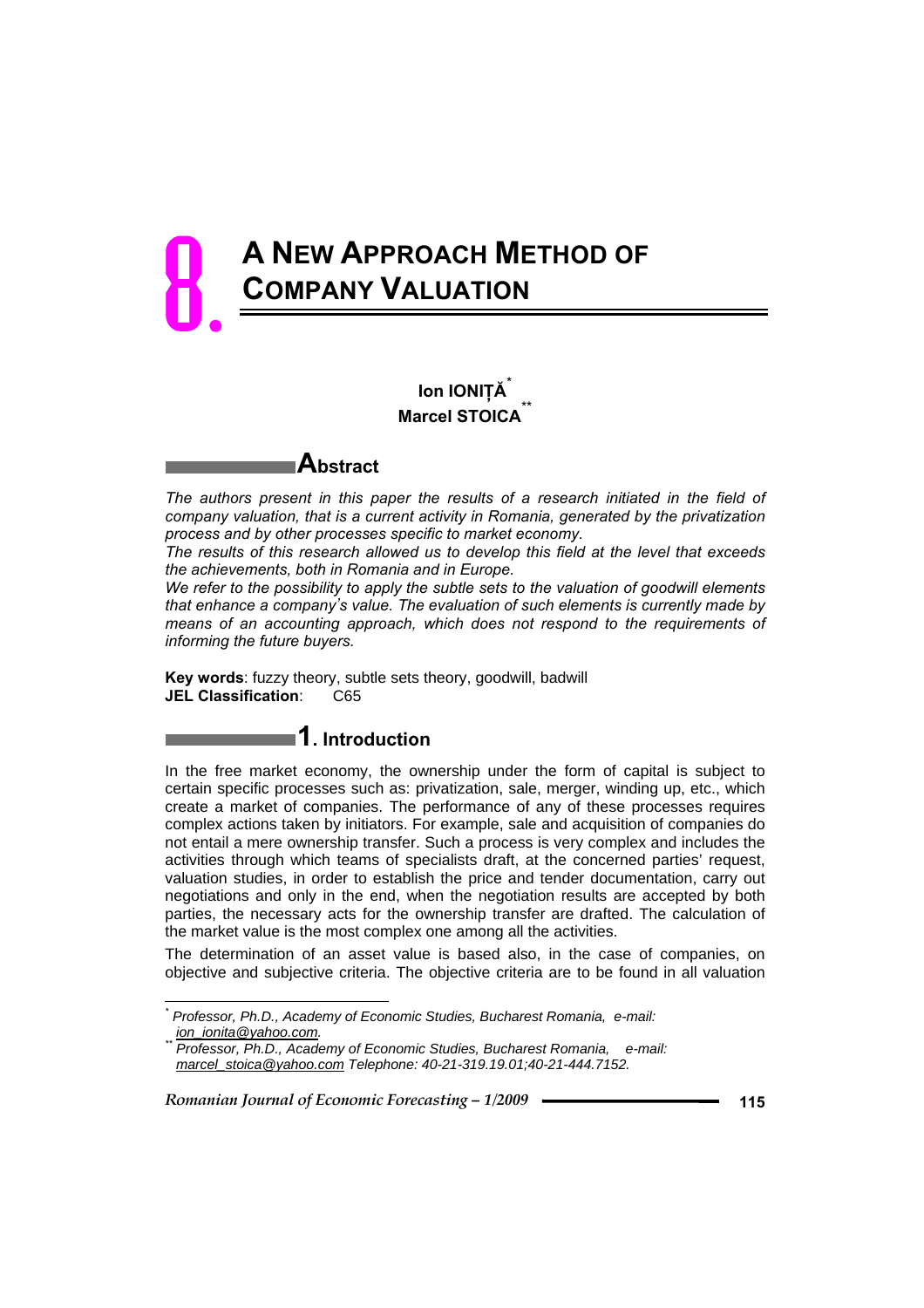methods; without such criteria, a company's value cannot be accurately established. The methods based on such criteria relate the tangible elements, such as fixed assets, securities, receivables, debts, etc., which provide a company's utility, for which the buyer is interested in, and papers, generally expressed through profit and dividends, that the buyer will obtain in the period of their utility.

The subjective criteria, without which the integral value of a company cannot be established, relate to non-tangible assets, which are not included in the value of assets, for which no life span can be established and which, therefore, cannot be deductible<sup>1</sup>. Such criteria are the management quality and the professional training of the entire personnel, goodwill, product quality, brand etc. elements which for the goodwill, as well as the subjective criteria enhancing or reducing the will to sell or acquire.

Unlike the tangible elements, the valuation of goodwill components determines the complexity of the process of establishing a company's value and generates, in most cases, the difference between the size of the proposed value and the actual price obtained upon sale<sup>2</sup>. Certainly, there are also other elements which make the price difference from the calculated value: the experience and talent of the team negotiating sales, the quality of the documents drafted for tender, etc.

## **2. The Current Method for Establishing the Companies' Market Value**

Since the non-tangible elements bring an additional profit as compared to other companies of the same category, which, however, do not benefit of the mentioned elements, and which, as it was previously specified, carry the name of goodwill (GW), the company value  $(V_0)$  is determined by adding GW to a value determined on the basis of a net asset method, *e.g.* the corrected net assets (CNA), according to equation:

$$
V_0 = CNA + GW \tag{1}
$$

If the determination of the CNA values is made relatively simple, the GW calculation, corresponding to its role in informing the buyer with regard to the company's economic and management status is very complex. In this context, we consider that GW determination method does not comply with the buyer's or seller's need of information. In this way, expert accountants determine the size of the GW as the difference between the acquisition price – or the contribution value for GW – and the updated value of assets. The resulting difference will be included into the assets value forming the object of the sale–purchase contract or will be recorded in the goodwill account, without and knowledge of the factors determining it or of the percentage of the participation of each of them.

j

*<sup>1</sup> Ioniţă, I., Bănacu, C., Stoica, M. (2004),* Evaluarea organizaţiilor *, Editura Economică, Bucureşti. 2 Stoica, M., Renaty-Daciana Cantău (2002),* Prevziunea economică a firmei*, Editura Matrix* 

*Rom, Bucureşti.*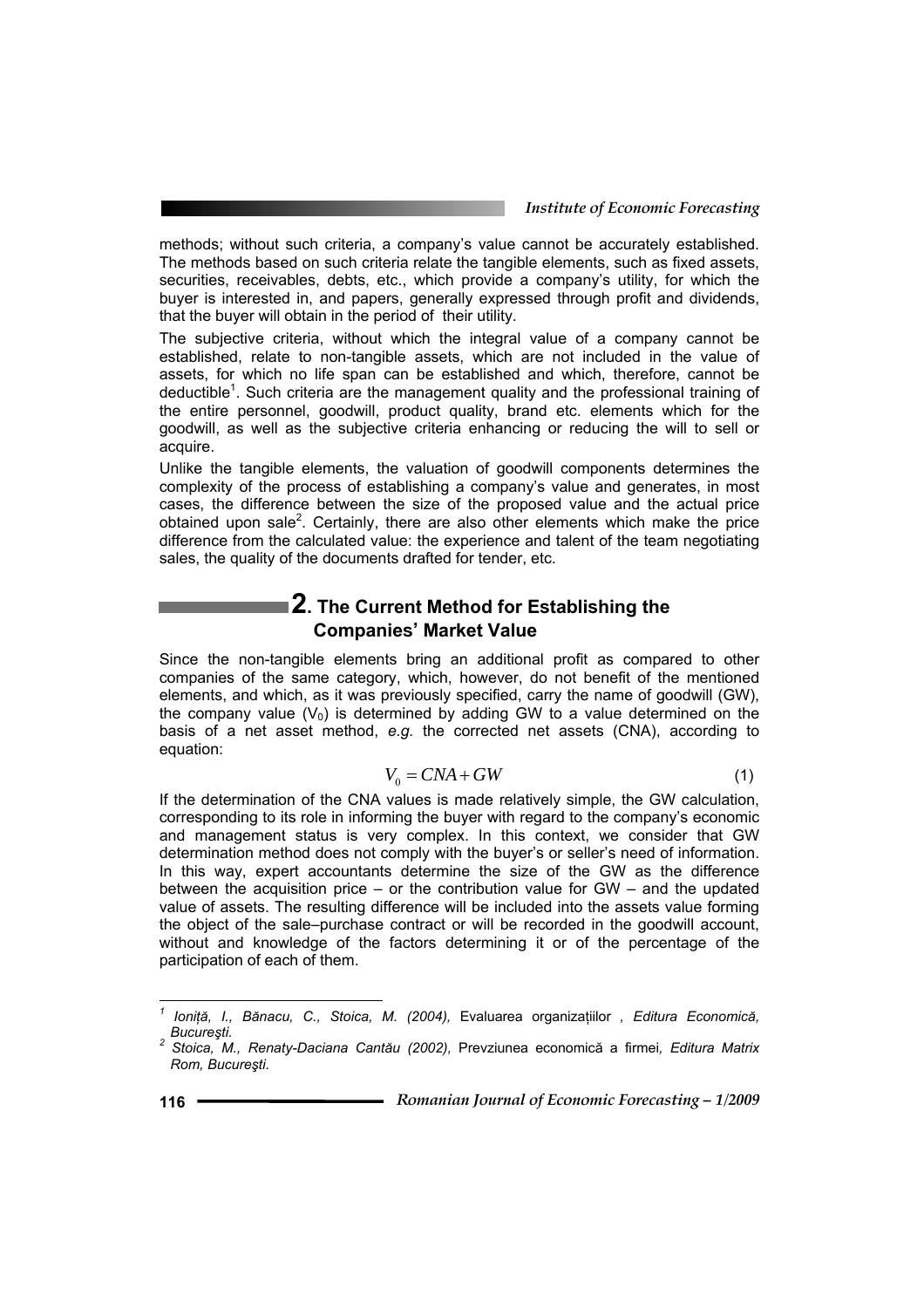The same remark also occurs in the GW calculation methods, proposed in the specialized literature<sup>3</sup>, which we consider as unlikely in the valuation practice. In order to demonstrate this statement, we will analyze three of these methods, which are most often used in valuation studies.

#### **The Anglo–Saxon Method**

According to this method, the GW is determined on the basis of the following equation:

$$
GW = s(Ph - a'CNA)
$$
 (2)

and the company value  $(V_{GW})$  results from the equation:

$$
V_{GW} = CNA + GW \tag{3}
$$

Analyzing equation (2), it results that GW is determined as the difference between the yearly forecasted profit  $( Ph)$  and the CNA value, updated by a rate  $(a')$ , which does not include the risk coefficient, a difference enhanced by the global discounting factor (s), where:

$$
s = \frac{(1+a)^n - 1}{a(1+a)^n}
$$
 (4)

where: *a* is the updating rate including also a risk coefficient and *n* is the number of years of the calculation period, considered as being of 3–5 years. If the difference is higher than 0, the company is considered to have goodwill.

#### **Practitioners' Method**

In the case of this method, the following equation is used to determine GW:

$$
GW = \frac{1(Ph)}{2a'} - \frac{CNA}{}
$$
\n<sup>(5)</sup>

In this equation, the GW value represents half of the difference between the yearly average profit updated by a rate  $a'$  and the CNA value established through the net asset value.

#### **The Method Based on CNA Capitalization**

In this case, the goodwill is determined as the difference between the yearly average profit and the product or interest rate (rd) and CNA , multiplied by the years number of the time period taken into account, as according to equation:

$$
GW = n(Ph - rd \cdot CNA) \tag{6}
$$

*Romanian Journal of Economic Forecasting – 1/2009* **117**

 *3 Andreica, M. Stoica, M. (2008),* Mulţimile subtile şi aplicaţiile lor*, Editura Cibernetica MC, Bucureşti.*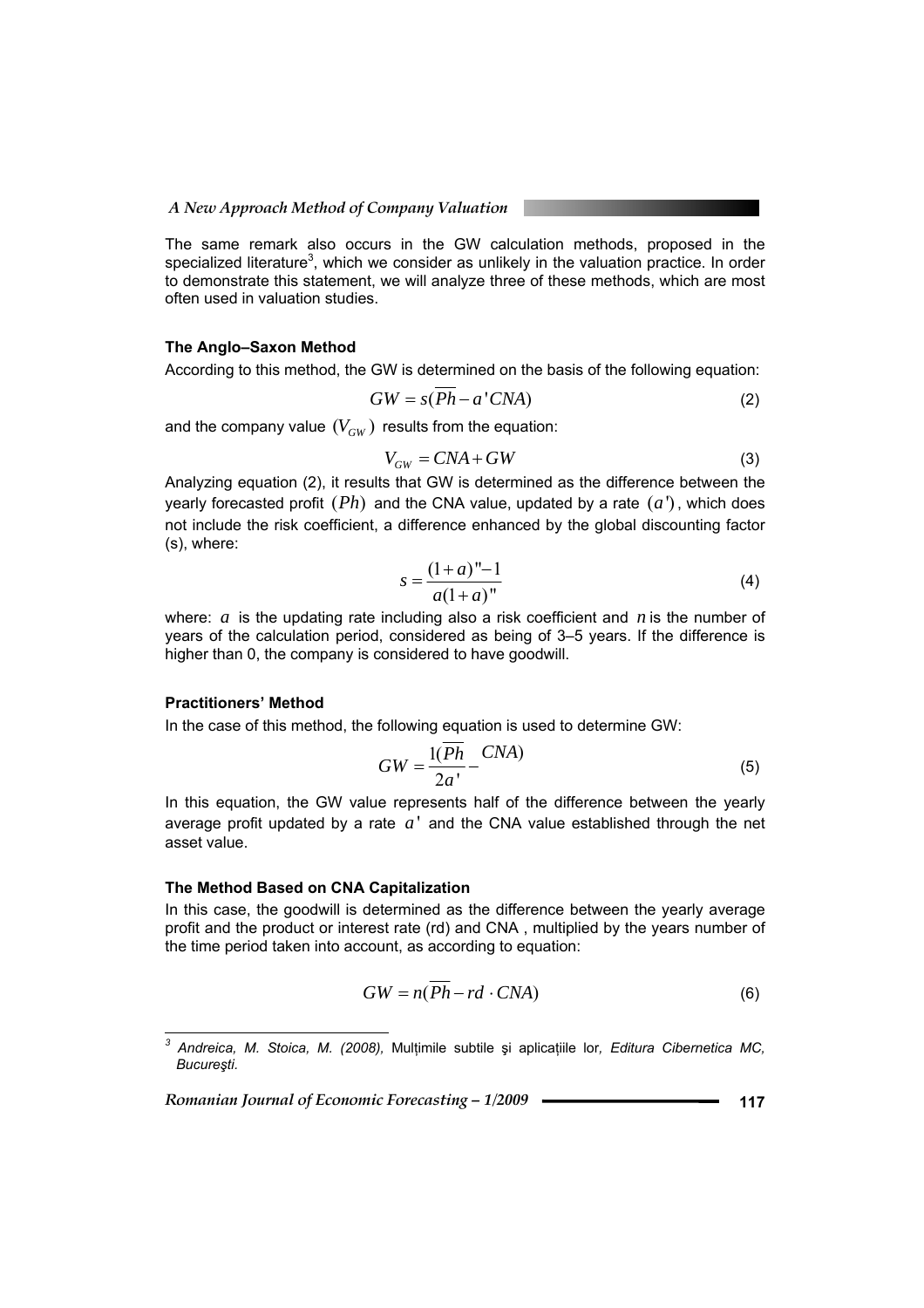According to the method, we consider that, when the yearly average profit exceeds the capitalization of CNA value, at the daily interest for the n years of the calculation period, the organization has GW.

The manner of GW calculation and interpretation in the valuation studies is, in our opinion, not satisfactory, as it does succeed to underline the elements generating it and the contribution of each of elements to obtaining an extra profit. As it was already mentioned, such information is essential to buyer, who always bears in mind to get a clear image as regards the future profitability of the company.

### **3. The New Method proposed for Goodwill Calculation**

The GW corresponding to buyer's, respectively to seller's need of information can be determined by means of econometric models based on fuzzy and subtle sets. In order to clarify the role of fuzzy sets in determining a higher accuracy degree of the goodwill value, the elements required to obtain the goodwill value within a company should be analyzed one by one. In this paper, we shall present one of these elements.

#### Employees' Loyalty to Company

In order to express the extent to which an i-ranked worker is loyal to the company that employs him/her, we introduce a membership degree denoted by  $\mu F(i)$ , indicating the membership of worker i as against property F of being loyal to company. According to Zadeh convention,  $\mu F$  belongs to the closed interval [0,1]. This means that a scale was defined, where the highest membership degree as against the property of being loyal to company is 1, while the lowest is 0. The membership degree can be estimated according to worker's conduct, and to the term of his/her employment contract. Within the fuzzy sets theory, we usually choose a certain criterion, easy to measure, that will be valuated. Such a criterion may be the number of overtime hours  $(h_n)$  supplied by worker, since his/her employment time up to the analysis time.

However, the loyalty criterion can also be expressed by employment seniority, work quality, workplace discipline, etc. All these criteria should be analyzed with the aid of subtle sets, while only one of these criteria could be analyzed with the aid of fuzzy sets. Reminding the criterion of the overtime hours' number, a very simple calculation method of the  $\mu F(i)$  membership degree, based on this criterion, could be:

$$
\mu_{F(i)} = \frac{h_s^i}{h_s^{\max}}\tag{7}
$$

where:  $h_i^i$  is the number of overtime hours supplied by worker I, since his/her employment up to present;

 $h^{max}$  is the maximum number of overtime hours supplied by a worker employed by company.

**118** *Romanian Journal of Economic Forecasting – 1/2009*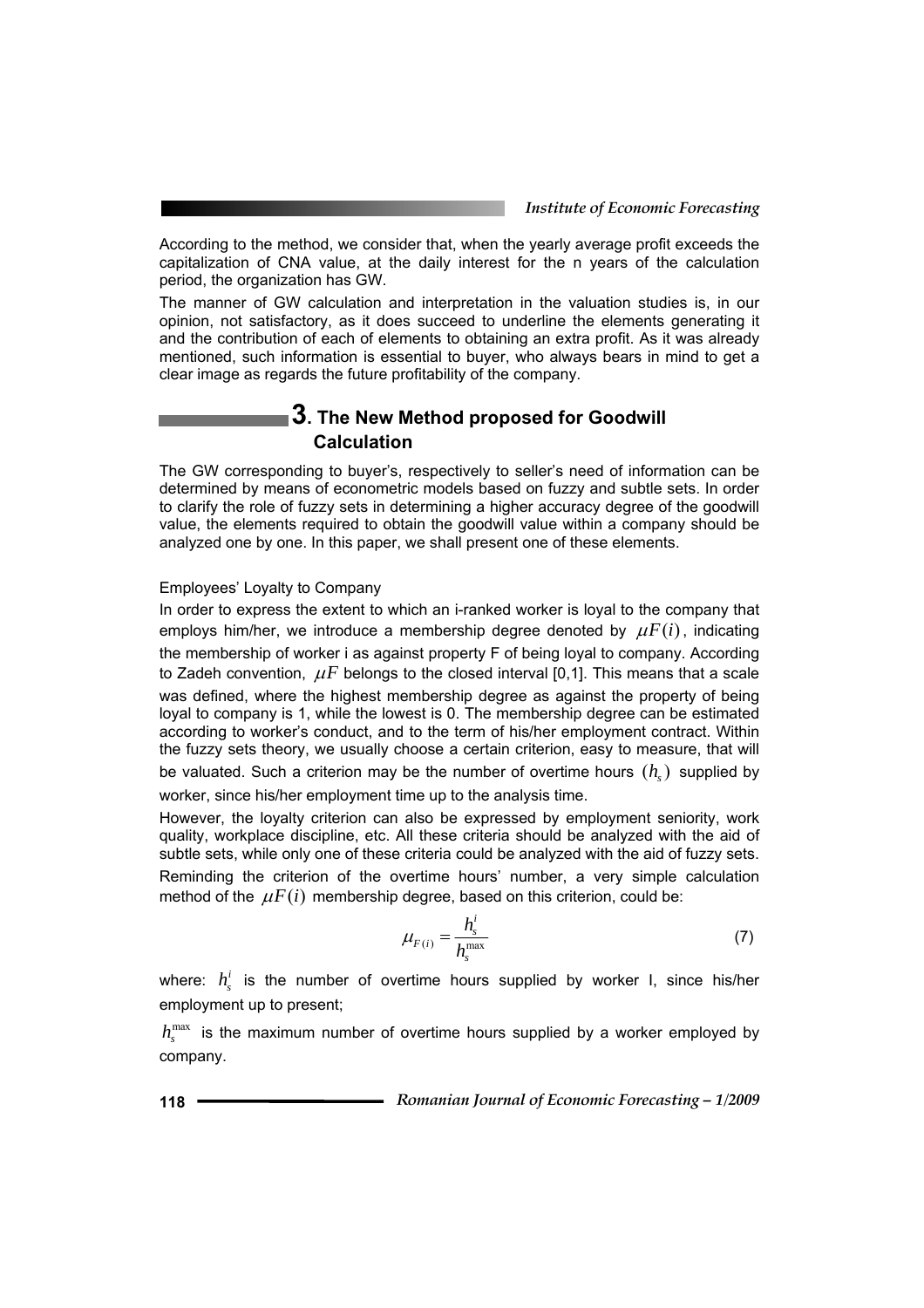The fuzzy set AF of a company's loyal employees is under the form:

$$
AF = \begin{Bmatrix} 1, & 2, \dots, i, & n \\ \mu_{F(1)} & \mu_{F(2)} & \mu_{F(i)} & \mu_{F(n)} \end{Bmatrix}
$$

where:  $\mu_{F(1)} \geq, ..., \geq \mu_{F(n)}$ ,

 $1, 2, \ldots, i, \ldots, n$  - employees' codes (brand).

The fuzzy sets introduce two elements of subjectivism:

• Selection of the criterion according to which the analyzed characteristic is evaluated (in the given example, the criterion selected for evaluating the loyalty characteristic is the number of supplied overtime hours). The criterion according to which the analyzed characteristic is evaluated can be changed, according to the objectives pursued by experts.

• Selection of the membership function. Selection is usually made by experts.

In order to create a unitary fuzzy sets theory, the subtle sets have appeared in the last decade of  $20<sup>th</sup>$  century, sets defined by the Romanian mathematician from Chisinau Petre Osmătescu and his collaborators, who have further developed the concept of subtle set. A subtle set can be defined in the simplest way as a set of fuzzy sets which defines the same characteristic, but using different criteria<sup>4</sup>.

In this way, in the case of the example regarding the employees' loyalty to company, we consider that other criteria, by means of which we can define this characteristic, can also be taken into consideration, namely:

1 length of service within the company (v);

2 percent pay rise offered by another company, which may determine the employee to leave his/her current company, requesting transfer to a new company (sp);

3 workplace discipline (d) manifested during his/her length of service (v);

4 cooperation degree with work colleagues, managers and subordinates (gc).

By analyzing the four criteria, we find that the first two are fuzzy sets, while the last two are subtle sets. Therefore, in order to keep the given definition, we shall decompose criterion 3 and 4 into sub-criteria and, in this way, we shall obtain the fuzzy subset. For example, criterion 3 "workplace discipline" could be appreciated according to:

- a) number of absences without reason  $(N_{a}^{i})$ ;
- b) number of leave absences  $(N_i)$ :

*Rom, Bucureşti.* 

c) number of rejections, penalties for the delayed delivery of certain works, imputations and other damages caused to company  $(N_n)$ .

For N employees, we can set the maximum number of absences without reasons

 $(N_a^{\text{max}})$ , the maximum number of leave absences  $(N_i^{\text{max}})$  and maximum damages  $(N_p^{\max})$ .

*Romanian Journal of Economic Forecasting – 1/2009* **119**

 *4 See Stoica, M., Renaty-Daciana Cantău (2002),* Prevziunea economică a firmei*, Editura Matrix*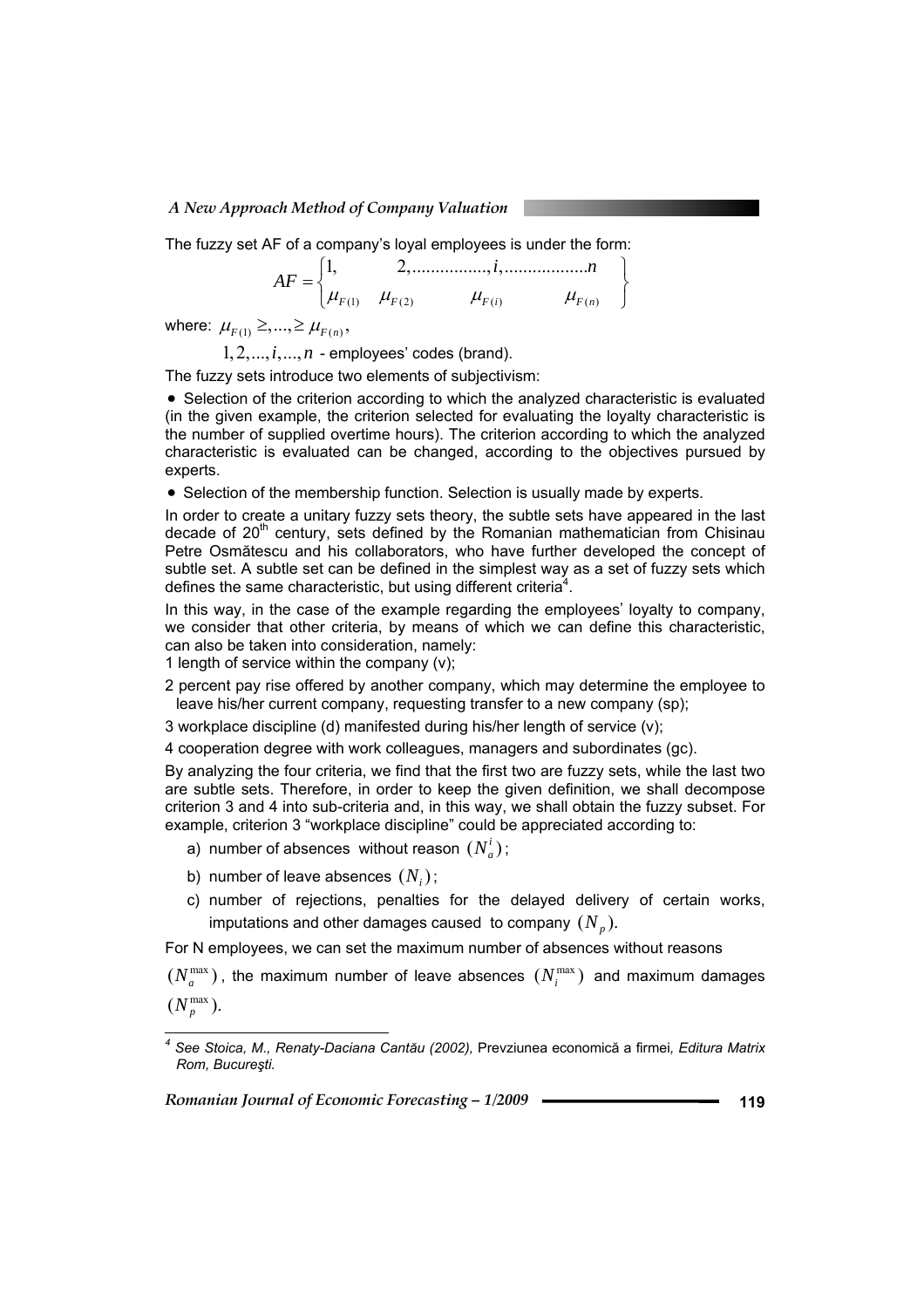For criterion 4, the "cooperation degree", it is necessary to make an investigation among work colleagues, managers and subordinates – if applicable. The j–ranked work colleagues will respond to questions such as: how many years they have been cooperating with the employee  $(t_{ij})$ ; whether the employee carried out his/her tasks  $(p_{\scriptscriptstyle{ij}}^{\scriptscriptstyle{is}})$ ; whether the employee assists his/her colleagues in difficulty  $(D_{\scriptscriptstyle{ij}})$ , whether they had any litigation with the employee  $(L_{ii})$ ; whether they would like to continue their cooperation with the employee  $(C_{ii})$ .

The answers that fall under the grades corresponding to the question (*e.g.* poor, fair, excellent or small, average, large, etc.) get a number of points  $(+,-)$ .

Admitting that n workers are investigated, thus we obtain for each worker the following:

$$
NPC_i = \frac{1}{vi} \sum_{j=1}^{n} (Ps_{ji} + D_{ij} + N_{ij} + C_{ij})t_{ij}
$$
 (8)

Similarly, the number of points granted to employee I by his/her managers  $(NPS<sub>i</sub>)$  is calculated, and, if applicable, the number of points granted by subordinates  $(NPSB<sub>i</sub>)$ . Then, the total number of points  $NTP_i$  granted to employee will be calculated as follows:

$$
NPT_i = k_1 \cdot NPC_i + k_2 \cdot NPS_i + k_3 \cdot NPSB_i \tag{9}
$$

where:  $i = (1, 2, ..., n)$ , where:  $k_1, k_2, k_3$  are the importance coefficients attached to colleagues, managers and subordinates  $(k_2 > k_1 > k_2)$ . For the set of employees, a maximum  $NPT_{\text{max}}$  can be established.

On the basis of such determinations, the membership degrees for each fuzzy set and subset can be calculated. Thus, for the length of service, we can obtain:

$$
\mu_{\gamma 1}(i) = \frac{vi}{v \max} \tag{10}
$$

where:  $v_{\text{max}}$  - the longest length of service among all company employees.

For the percent pay rise  $S_p^i$  that causes the employee's decisions to request the transfer, the following will be obtained:

$$
\mu_2(i) = \frac{S_p^{\top}}{S_p^{\max}}
$$
\n(11)

where:  $S_{p}^{\max}$  - the percentage that causes that even the most loyal employee to get a transfer.

**120** *Romanian Journal of Economic Forecasting – 1/2009*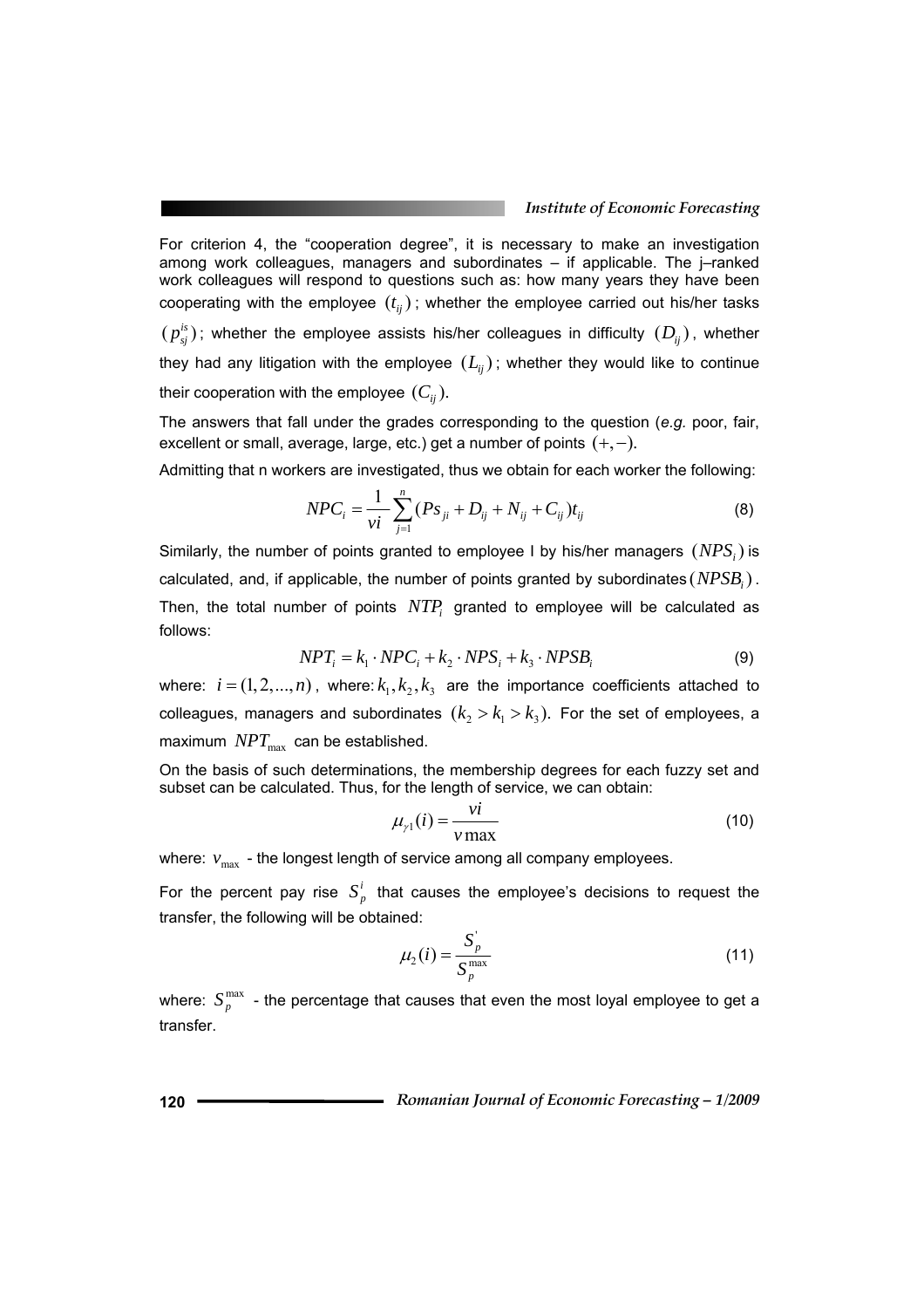Further on, the membership degree for employees will be determined according to the proved workplace discipline (based on sub–criteria a,b,c). The compensation law is admitted to be multiplicative, *i.e*.:

$$
\mu_3(i) = \frac{N_a^i}{N_s^{\max}} \cdot \frac{N_i^i}{N_i^{\max}} \cdot \frac{P_b^i}{P_b^{\max}}
$$
(12)

For the degree of cooperation with other persons from company, three sub–criteria were taken into consideration (colleagues, managers and, eventually, subordinates). In their turn, such criteria were decomposed more analytically into five elements. A rating system was introduced, which was weighted by the cooperation length, and a rating was obtained, firstly, per classes of employees. By adding up the class ratings, a total  $NPCT_i$  and a maximum total rating  $NPCT_{\text{max}}$  were obtained. Consequently, the calculation of the employee's cooperation degree becomes possible, as follows:

$$
\mu_4(i) = \frac{NPT_i}{NPT_{\text{max}}}
$$
\n(13)

The last problem to be solved is the composition of the five membership degrees:  $\mu_{\rm F}(i)$ , calculated for the criterion of overtime hours, that was supplemented by the membership degrees for the four new criteria (length of service in the company, pay rise that could cause an employee's transfer, work discipline and cooperation degree),  $\mu_1(i), \mu_2(i), \mu_3(i), \mu_4(i)$ , respectively. This problem can be accurately solved after a long time, by creating an information system where numerous processes to be listed below, would take place.

Firstly, the independence of criteria taken into consideration must be verified (in the exemplified case – the number of overtime hours, length of service, pay rise that could cause the employee's transfer, work discipline and cooperation degree with other employees of the company). In order to be able to prove this independence, 25 correlation coefficients  $\gamma_{ii}$  among the five criteria should be calculated. In the first stage, since the necessary statistical data do not exist the hypothesis according to which  $\gamma_{ii} = 0$ ,  $i \neq j$ , where  $ij \in \{1, 2, 3, 4, 5\}$  and that for any parameter *i*, the sequence is not self-correlated with any gap<sup>5</sup>. In fact, a composition law of a multiplicative type can be taken into consideration, namely the Cobb-Douglass:

$$
\mu_c(i) = \prod_{i=1}^5 x_i^{\alpha_i} \tag{14}
$$

where: <sup>α</sup>*i* - exponents to be statistically determined. Until the precise determination of these exponents,  $\alpha_1 = \alpha_2 = \alpha_3 = \alpha_4 = \alpha_5 = 1$ .

*Romanian Journal of Economic Forecasting – 1/2009* **121**

 *5 Andreica, M. Stoica, M. (2008),* Mulţimile subtile şi aplicaţiile lor*, Editura Cibernetica MC, Bucureşti.*